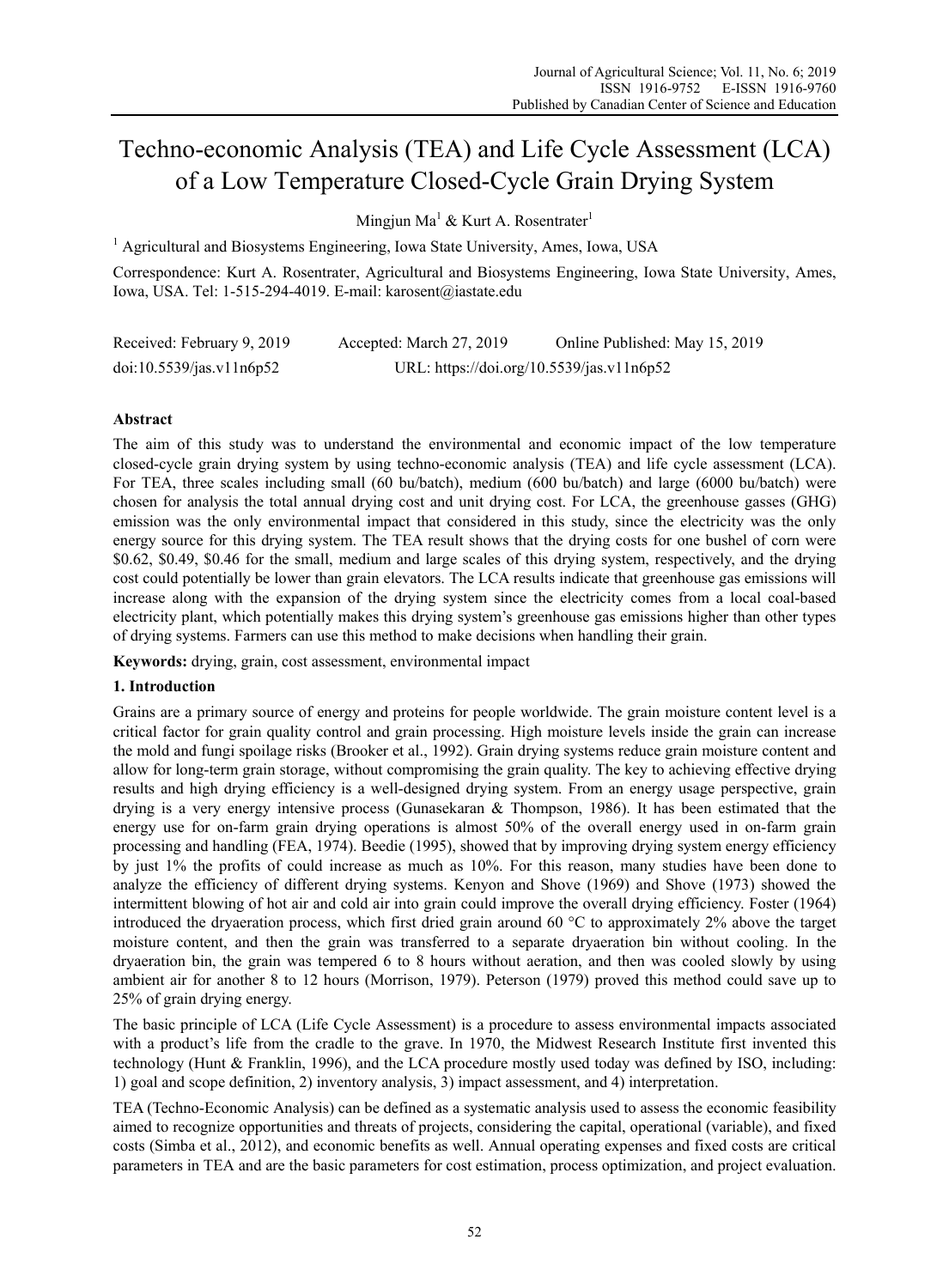In this study, the TEA was conducted using an MS-Excel spreadsheet to determine the overall costs of the drying system.

Although grain drying theory and methods have been well investigated for the past several decades, there are very few papers focused on explaining the environmental impacts and economic impacts for a various types of grain drying systems. The aim of this study was to analyze the environmental and economic impacts for the low temperature closed-cycle grain drying system examined by Ma and Rosentrater (2019). This study provides useful information to grain drying industry and can help farmers to make decisions when investing an on-farm grain dryers in terms of drying costs and environmental impacts.

#### **2. Materials and Methods**

The TEA and LCA were based on the prototype on-farm low temperature closed-cycle grain drying system that was provided by the Loebach Brothers (David R. Loebach and Joseph E. Loebach, Loebach Brothers Inc., Idaho, USA). Figure 1 shows the overall schematic of this low temperature closed-cycle drying system. The concept for this drying system was the heat pump working as a dehumidifier. The condensation and evaporation system will remove the moisture from the air that comes out of the corn container and the fan will force the mositure reduced air into the container to drying the grain. The drying performance for the baseline drying system was evaluated and reported in Ma and Rosentrater (2019).



Figure 1. Overall schematic of the low temperature drying system (Ma & Rosentrater, 2019)



Figure 2. Flow chart of the boundaries of the grain drying system

The system boundary for LCA and TEA is shown in Figure 2. The drying system was a closed-cycle system; electricity was the only energy source that went into the drying system; the boundary for this system only includes the whole drying process. The environmental impact came from the production of the electricity from the local coal-based electricty plant. The functional unit for this TEA and LCA study was based on 1 bu of corn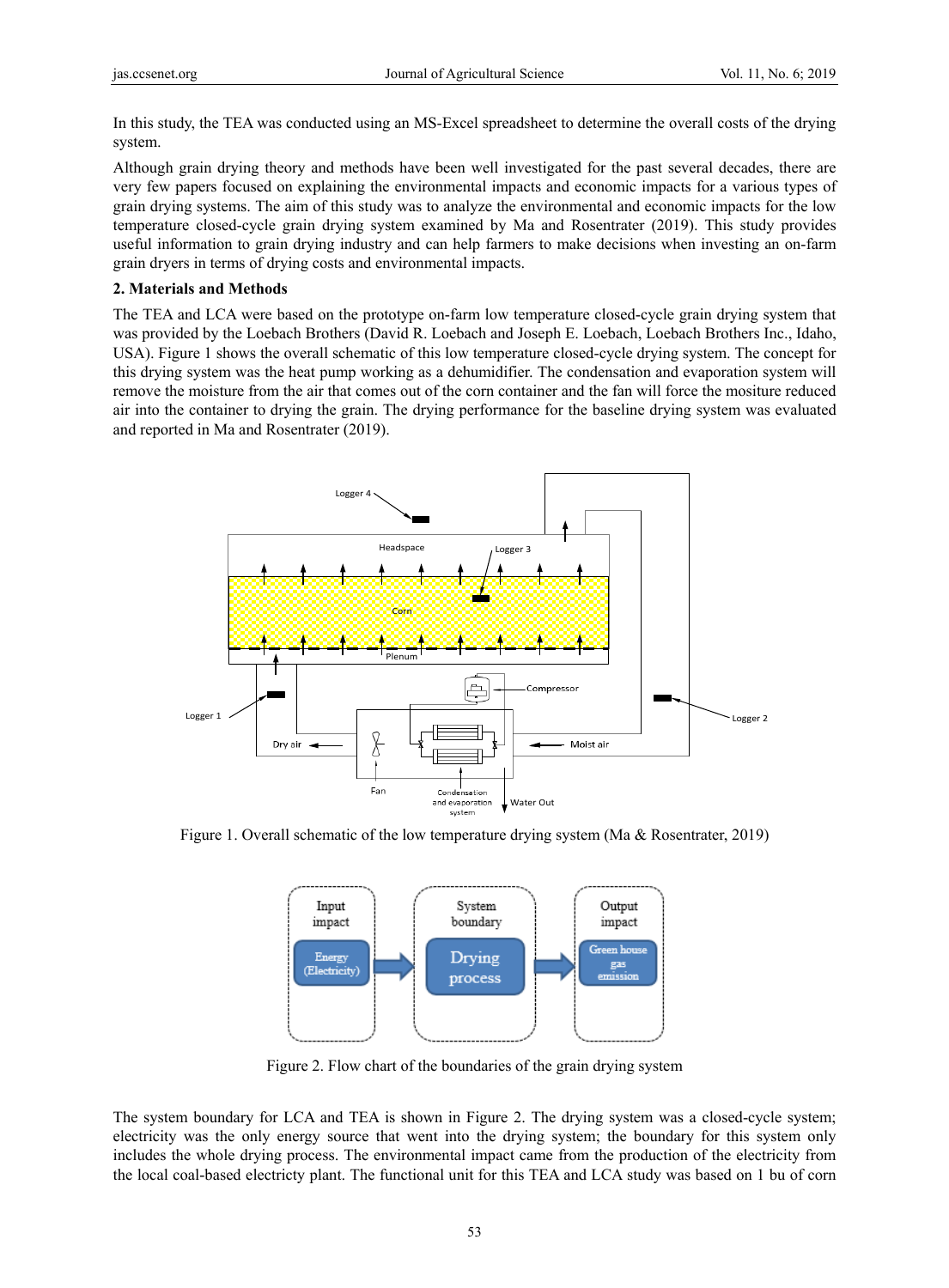(56 lb of corn at 15.5% moisture content) dried through the drying process. Thus, this study analyzed annualized total impacts for one bushel of corn.

All the TEA and LCA for the drying system were based on three production scales, which included small (60 bu/batch), medium (600 bu/batch), and large (6000 bu/batch). A prototype baseline drying system with 60-bu/batch capacity was provided by the Loebach Brothers, and the baseline system cost and drying system component list were also provided by the Loebach Brothers. Analyzing the other scales required compiling equipment and operational information. The main assumptions for the TEA and LCA modeling are as follows:

(1) The corn initial moisture content was assumed as 28%, and the corn was dried to 15% moisture content.

(2) The drying system was operated two months per year since the harvesting dates for corn in Iowa are typically from September to November (USDA, 2011).

(3) The drying operation time for each scale was assumed based on a suggestion from Shove (1970), which was for 1 ton (12000 Btu/h) of refrigeration which could dry 20 bu corn per day. For the baseline system, the capacity of the compressor was 6690 Btu/h, which is 0.56 ton.

(4) The 60 bu/batch drying time was measured as 2.7 days while for 600 bu/batch and 6000 bu/batch the drying time was assumed as 6 days and 15 days, respectively.

(5) The energy consumption for drying was assumed based on our measurements (Ma & Rosentrater, 2019) and Shove's (1970) suggestion, which was 3 kW-h/bu of corn. The baseline system energy consumption was measured as 2.83 kW-h/bu of corn.

The drying system energy consumption and consequent greenhouse gas emissions were the two main categories for our LCA study. The carbon dioxide, methane, and NO<sub>x</sub> were main factors considered for greenhouse gas emissions (GHG). Table 1 shows the GHG conversion factors for a typical coal energy plant. The carbon dioxide, methane, and  $NO<sub>x</sub>$  data were calculated by multiplying the drying systems' energy consumption by the GHG conversion factor. The global warming potential  $(CO_{2eq}$ -which combined the effects of  $CO_2$ , methane, and  $NO_x$ ) allowed comparison of the total global warming potential amongst the different drying systems. Table 2 shows the global warming potential factors for the three different GHG gases. The total global warming potential was the sum of the multiplication between GHG gases and the conversion factors.

| <b>Emission category</b> | $g/kW-h$ |  |
|--------------------------|----------|--|
| CO,                      | 1022     |  |
| $\rm CH_{4}$             | 0.91     |  |
| $\rm NO_x$               | 3.35     |  |

Table 1. Air emissions for producing electricity from coal

*Note.* Based upon Spath, Mann, and Kerr (1999).

Table 2. Conversion factors for calculating global warming potential

| <b>GWP</b> conversion factor (100 years) | mass $CO2ea$ |
|------------------------------------------|--------------|
| CO,                                      |              |
| CH4                                      | 28           |
| $NO_{x}$                                 | 256          |

*Note.* Based upon IPCC 2013-AR5 (Stocker et al., 2013).

For the TEA, the cost of each drying system component was obtained from online sources like Alibaba and PEX Supply House. The cost for drying one bushel of corn was calculated by dividing energy cost, labor cost and annual drying system cost by that bushel of corn.

The assumptions for TEA were:

(1) The corn storage bin for 600 bushels of corn was 14 feet in diameter with a height of 11 feet.

(2) The corn storage bin for 6000 bushels of corn was 24 feet in diameter with a height of 18 feet.

(3) Fan size for 600 bushels was 5 hp while for 6000 bushel was 20 hp (Sadaka, 2014).

(4) The life span of the drying system was assumed as 25 years.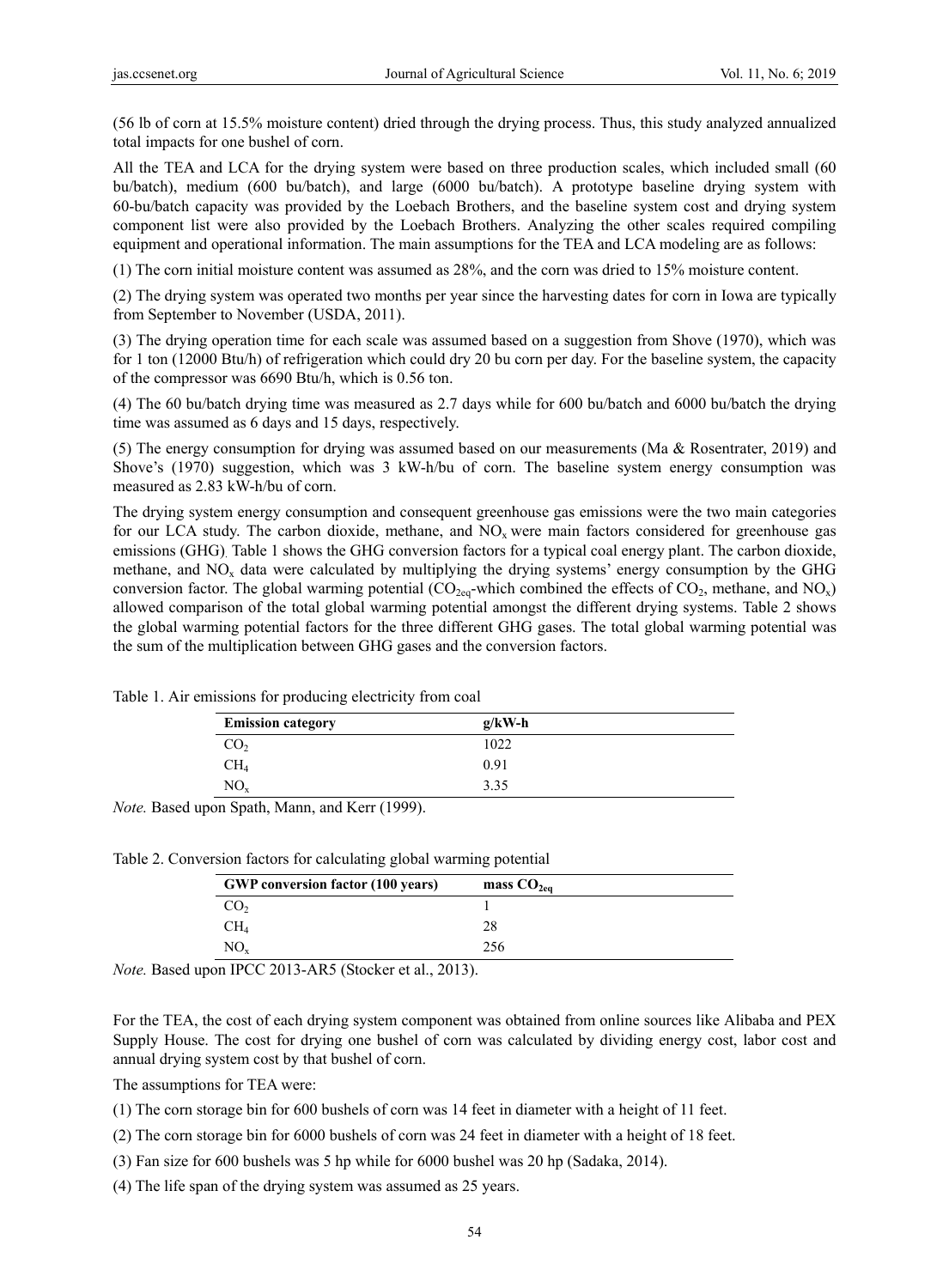(5) The insurance rate was 0.5% per year and the interest rate was 7% per year (Hellevang & Reff, 1987).

(6) The maintenance and repair rate was 3% of total capital cost per year (Hellevang & Reff, 1987).

(7) Labor cost for handling the corn was 0.061\$ per bushel of corn (Plastina & Johanns, 2016).

(8) At the end of service life, the savage value was assumed to be \$0.

(9) The electricity rate was 10.5 cent per kW-h (EIA, 2016).

### **3. Results and Discussion**

#### *3.1 Life Cycle Assessment (LCA)*

Based on the assumptions for unit drying energy consumption the total annual electricity usage for 60 bushels, 600 bushels, and 6000 bushels was calculated and reported in Table 3 as 3735.6 kW-h/y, 18,000 kW-h/y and 72000 kW-h/y respectively. The total annual electricity usage value was fit the power increase regression model very well; the R-square value was 0.999, which was very close to 1 (Figure 3). The regression model was not linear was because the unit power consumption was assumed at 3 kW-h for medium and large scale and for small scale the power consumption was 2.83 kW-h, and the total power consumption was mostly determined by the amount of the corn. Table 3 also shows  $CO<sub>2</sub>$  emission,  $CH<sub>4</sub>$  emission, and NO<sub>x</sub> emission data. For  $CO<sub>2</sub>$  emission, the total annual air emission data were 3735.6 kg per year, 18396 kg per year, and 73584 kg per year for small, medium, and large scale respectively. For CH4 emission, the average 3.39 kg per year, 16.38 kg per year, and 65.52 kg per year for 60 bu/batch, 600 bu/batch, and 6000 bu/batch respectively. The  $NO<sub>x</sub>$  emission was calculated as 12.51 kg per year, 30.3 kg per year, and 241.2 kg per year for small, medium, and large scale respectively. Figure 4 shows the annual total  $CO<sub>2</sub>$  emission with various drying system capacity. The  $CO<sub>2</sub>$ emission value fit the power increase model well and the R-square value was 0.9987, which was same to the R-square value for total annual electricity usage. The reason was that the emission data was calculated by multiplying the air emission conversion factor by the annual electricity usage data. From the Figure 5 and Figure 6, it was easy to observe both  $CH_4$  and  $NO_x$  emission increased as the system scale increased. All the emission data fit a power model very well, with the R-square value of 0.9987 for both  $CH_4$  and  $NO<sub>x</sub>$  emission. The results were similar to  $CO_2$  emissions, and the reason was the  $CH_4$  and  $NO_x$  emission data was also calculated by energy usage during the drying process.

| Capacity                               | 60 bu                                    | 600 bu                                   | 6000 bu                                  |
|----------------------------------------|------------------------------------------|------------------------------------------|------------------------------------------|
| <b>Environmental impact</b>            | <b>Total annual impact</b><br>(per year) | <b>Total annual impact</b><br>(per year) | <b>Total annual impact</b><br>(per year) |
| Electricity usage (kW-h)               | 3735.6                                   | 18000                                    | 72000                                    |
| $CO2$ emission (kg $CO2$ )             | 3817.78                                  | 18396                                    | 73584                                    |
| $CH_4$ emission (kg $CH_4$ )           | 3.39                                     | 16.38                                    | 65.52                                    |
| $NOx$ emission (kg NOx)                | 12.51                                    | 60.3                                     | 241.2                                    |
| Global warming potential (kg $CO2ea$ ) | 7229.25                                  | 34834.14                                 | 139336.56                                |

Table 3. LCA results for closed-cycle grain drying system



Figure 3. Annual drying electricity usage according to drying capacity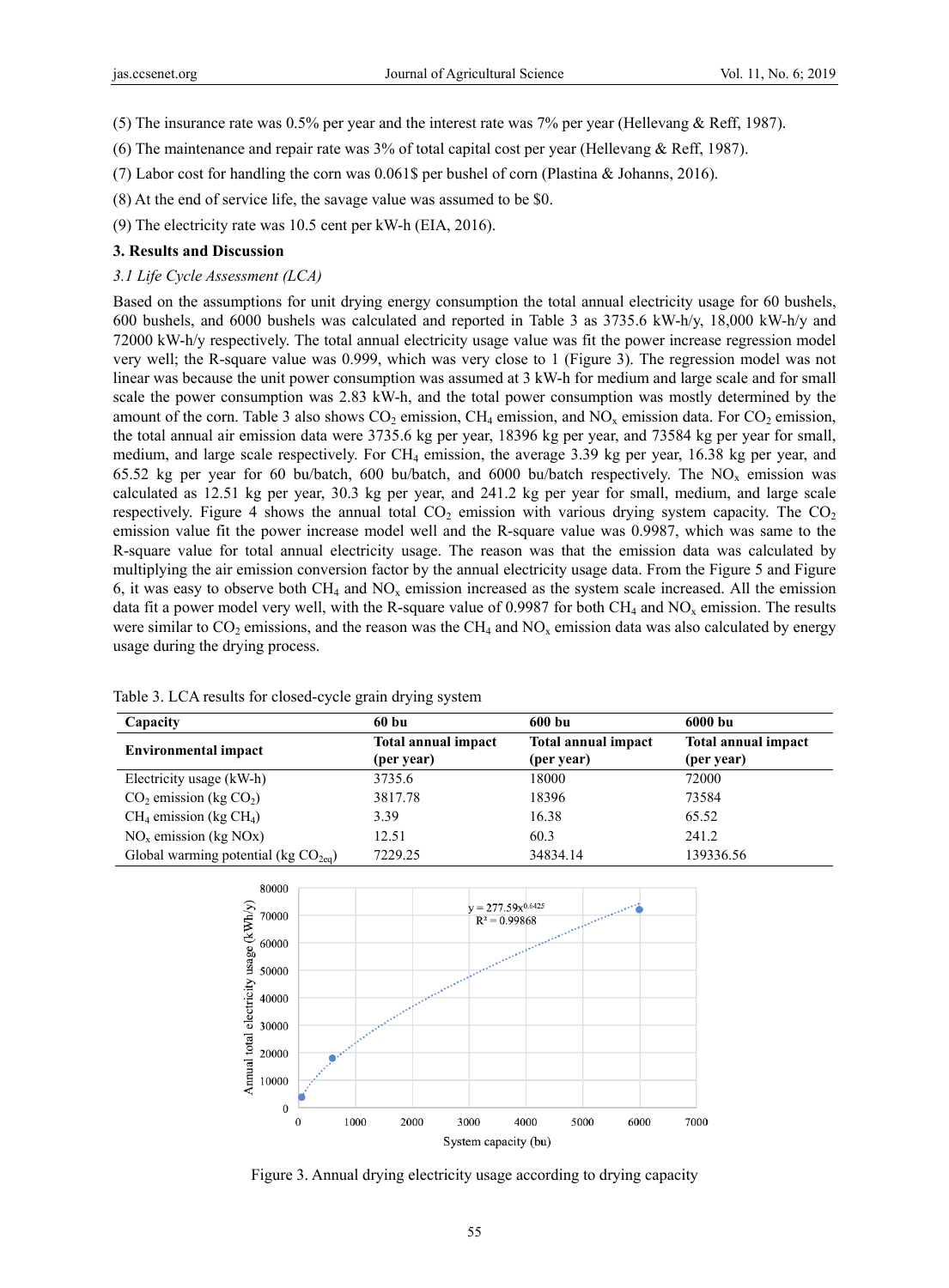

Figure 4. Annual total  $CO<sub>2</sub>$  emissions according to drying capacity



Figure 5. Annual total  $NO<sub>X</sub>$  emissions according to drying capacity



Figure 6. Annual total CH4 emissions according to drying capacity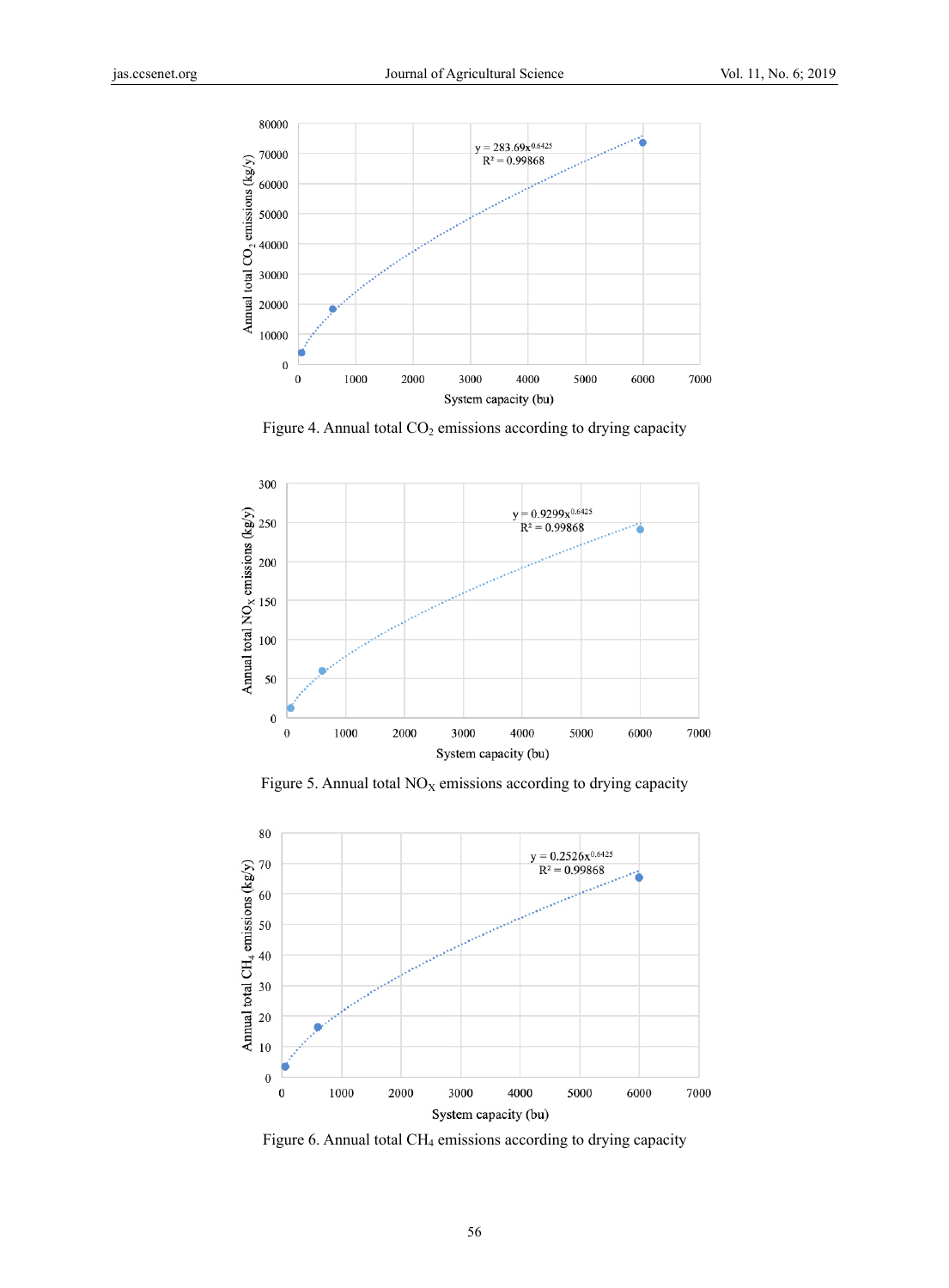The global warming potential was calculated as 7229.25 kg  $CO_{2eq}$ , 34834.14 kg  $CO_{2eq}$  and 139336.56 kg  $CO_{2eq}$ for small, medium and large scale respectively. Figure 7 shows the trend for global warming potential, and the global warming potential was increased as the drying system capacity increased. The global warming potential value fit the power model well with the R-square 0.9987. This result was also same with annual total electricity usage results since the global warming potential results were highly related with the system electricity usage.



Figure 7. Annual total global warming potential according to drying capacity

Bern (1998) reported energy usage and  $CO<sub>2</sub>$  emissions (but not  $NO<sub>x</sub>$  or methane emissions) for drying the corn in Iowa. In this report, several different drying systems and methods including off-farm drying, farm air drying, farm high temperature drying, and farm combined drying were discussed. The  $CO<sub>2</sub>$  emission data was calculated based on preserving 38.8  $\times$  10<sup>6</sup> Mg of corn. Comparing that CO<sub>2</sub> emission data with the present LCA data, which were determined to be 113.86 kg  $CO_2/Mg$  corn, 119.14 kg  $CO_2/Mg$  corn, and 120.7 kg  $CO_2/Mg$  corn for 60 bu, 600 bu, and 6000 bu, respectively. For the present drying system,  $CO<sub>2</sub>$  emission was only lower than the on-farm air drying method, which was 262 kg/Mg corn. The present drying system released 41.5% to 70% more  $CO<sub>2</sub>$ than other on-farm or off-farm drying methods. Because the electricity was the only energy source, the energy sources that produced the electricity were crucial for greenhouse gas emissions. The electricity used in this study was produced from a local coal power plant, which thus led to higher  $CO<sub>2</sub>$  emission levels compared to the previous research. If the electricity came from a cleaner power plant, however, like wind power or hydro power, the greenhouse gas emissions could be much lower than determined in the present study.

### *3.2 Techno-Economic Analysis (TEA)*

The general TEA results were reported in Tables 4, 5, 6, 7, 8 and 9. The annual economic impact for each operation capacity of this drying system was considered including capital cost and operating cost. The annual cost was \$886.06 per year, \$2913.25 per year and \$10992.53 per year for small (60 bu/batch), medium (600 bu/batch), large (6000 bu/batch) respectively, and it was increased while the drying capacity increased. Figure 8 shows the annual drying cost results; it is evident to see that the annual drying cost could fit both linear and power model very well. The power model has R-square value 0.999. The annual total drying cost has the similar trend with annual electricity usage results, and the R-square value for both results were also approximately the same, this was because the majority drying cost every year came from the energy cost for the drying system.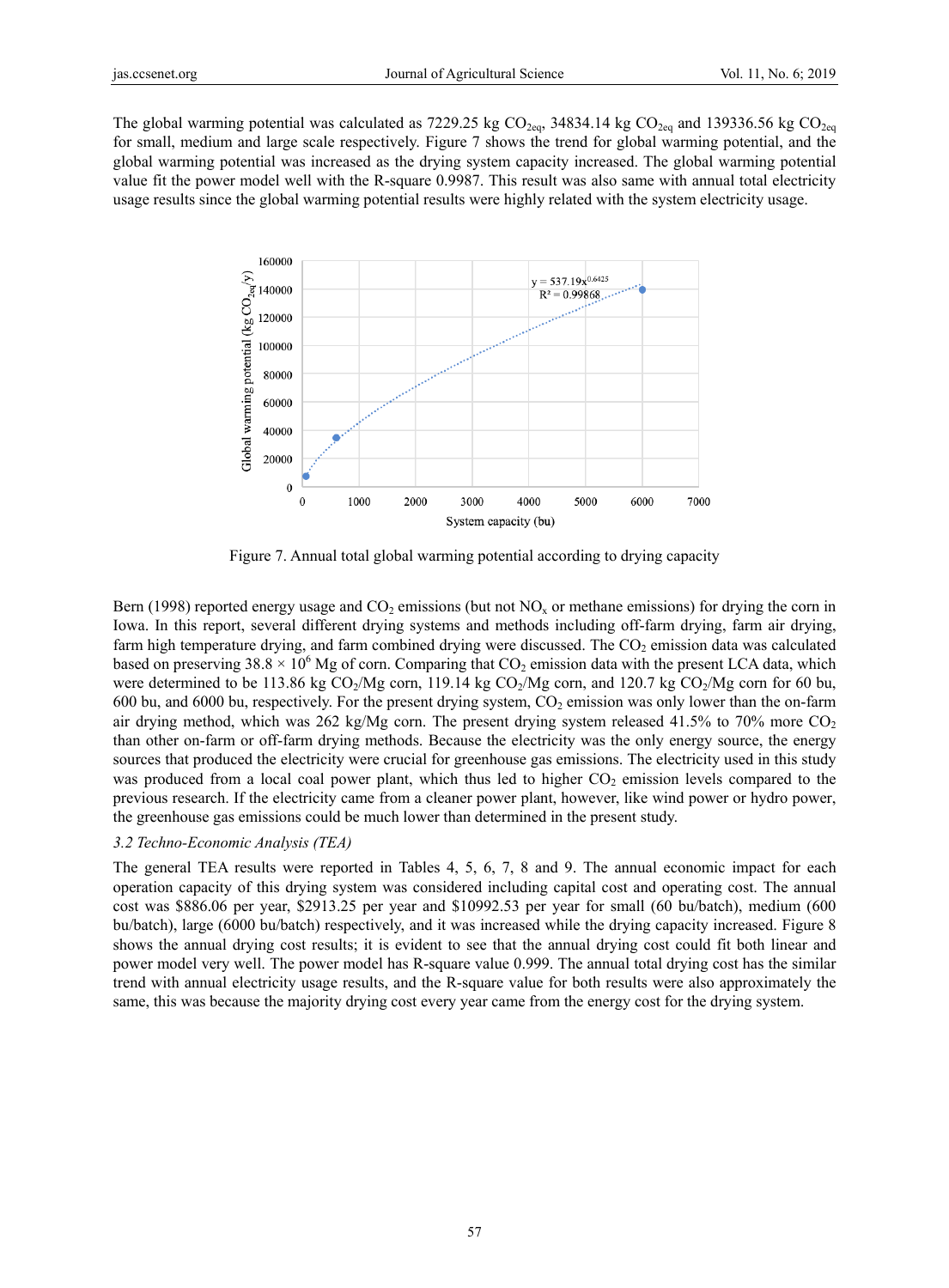| Component                      | Price (\$/each) | Quantity | <b>Total Cost (\$)</b> |
|--------------------------------|-----------------|----------|------------------------|
| Compressor                     | 890.00          | 1        | 890.00                 |
| Evaporators                    | 170.00          | 2        | 340.00                 |
| Accumulator                    | 40.00           |          | 40.00                  |
| Receiver                       | 87.00           |          | 87.00                  |
| Expansion valves               | 65.00           | 2        | 130.00                 |
| Solenoid valves                | 71.00           | 4        | 284.00                 |
| Timer                          | 40.00           |          | 40.00                  |
| Head pressure control          | 100.00          |          | 100.00                 |
| Headmaster valve               | 140.00          |          | 140.00                 |
| Blower                         | 160.00          |          | 160.00                 |
| <b>Equipment initial Costs</b> |                 |          | 2,211.00               |
| Electrical wiring and controls |                 |          | 88.44                  |
| Equipment installation         |                 |          | 884.40                 |
| Equipment freight              |                 |          | 22.11                  |
| Total equipment initial costs  |                 |          | 3,205.95               |
| Engineering and design         |                 |          | 224.42                 |
| <b>Total capital costs</b>     |                 |          | 3,430.37               |
| Capital costs per year         |                 |          | 294.36                 |

# Table 4. 60 bu drying system capital costs (\$)

Table 5. 60 bu drying system operating costs (\$/year)

| <b>Fixed costs</b>     |        |
|------------------------|--------|
| Insurance              | 16.03  |
| <b>Subtotal</b>        | 16.03  |
| <b>Variable costs</b>  |        |
| Labor cost             | 80.52  |
| Electricity            | 392.24 |
| Maintenance and repair | 102.91 |
| <b>Subtotal</b>        | 575.67 |
| <b>Total costs</b>     | 886.06 |
| Drying cost/bu         | 0.62   |

Table 6. 600 bu drying system capital costs (\$)

| Component                      | Price (\$/each) | Quantity | Total Cost (\$) |
|--------------------------------|-----------------|----------|-----------------|
| Compressor                     | 1,000.00        |          | 1,000.00        |
| Evaporators                    | 499.00          | 2        | 998.00          |
| Accumulator                    | 121.00          |          | 121.00          |
| Receiver                       | 123.00          |          | 123.00          |
| <b>Expansion</b> valves        | 77.00           | 2        | 154.00          |
| Solenoid valves                | 120.00          | 4        | 480.00          |
| Timer                          | 40.00           |          | 40.00           |
| Head pressure control          | 100.00          |          | 100.00          |
| Headmaster valve               | 140.00          |          | 140.00          |
| Blower                         | 360.00          |          | 360.00          |
| <b>Equipment initial Costs</b> |                 |          | 3,516.00        |
| Electrical wiring and controls |                 |          | 140.64          |
| Equipment installation         |                 |          | 1,902.40        |
| Equipment freight              |                 |          | 47.56           |
| Total equipment initial costs  |                 |          | 6,896.20        |
| Engineering and design         |                 |          | 482.73          |
| <b>Total capital costs</b>     |                 |          | 7,378.93        |
| Capital costs/year             |                 |          | 633.19          |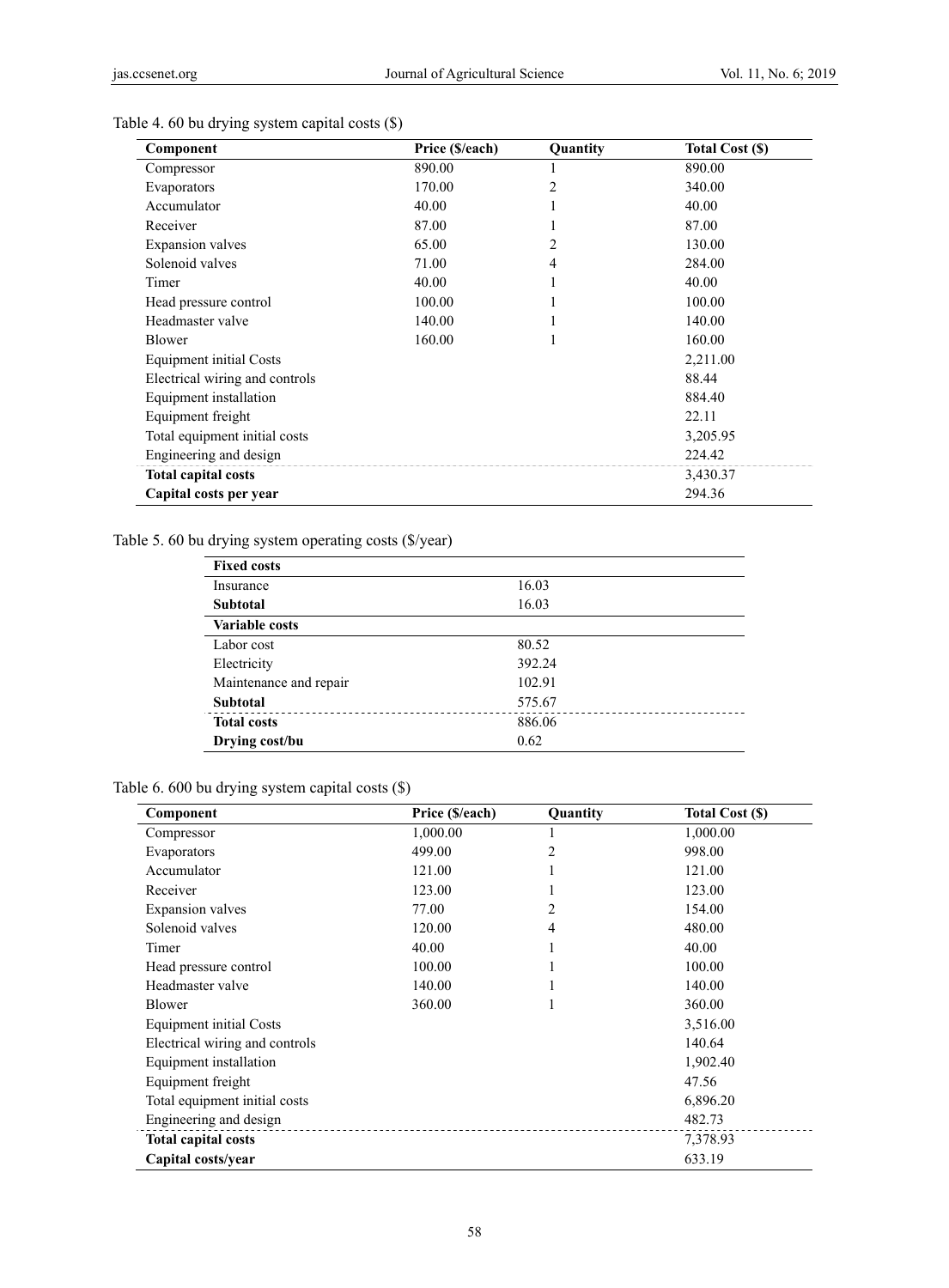| <b>Fixed costs</b>     |          |
|------------------------|----------|
| Insurance              | 25.49    |
| <b>Subtotal</b>        | 25.49    |
| Variable costs         |          |
| Labor cost             | 366.00   |
| Electricity            | 1,890.00 |
| Maintenance and repair | 163.65   |
| <b>Subtotal</b>        | 2,419.65 |
| <b>Total costs</b>     | 2,913.25 |
| Drying cost/bu         | 0.49     |

# Table 7. 600 bu drying system operating costs (\$/year)

# Table 8. 6000 bu drying system capital costs (\$)

| Component                      | Price (\$/each) | Quantity       | Total Cost (\$) |
|--------------------------------|-----------------|----------------|-----------------|
| Compressor                     | 5,200.00        | 1              | 5,200.00        |
| Evaporators                    | 1,000.00        | $\overline{c}$ | 1,000.00        |
| Accumulator                    | 123.00          | 1              | 123.00          |
| Receiver                       | 151.00          | 1              | 151.00          |
| <b>Expansion</b> valves        | 97.00           | $\overline{2}$ | 97.00           |
| Solenoid valves                | 234.00          | 4              | 234.00          |
| Timer                          | 40.00           | 1              | 40.00           |
| Head pressure control          | 100.00          | 1              | 100.00          |
| Headmaster valve               | 140.00          | 1              | 140.00          |
| Blower                         | 10,000.00       | 1              | 2,600.00        |
| <b>Equipment Initial Costs</b> |                 |                | 11,484.00       |
| Electrical wiring and controls |                 |                | 755.36          |
| Equipment installation         |                 |                | 7,553.60        |
| Equipment freight              |                 |                | 188.84          |
| Total equipment initial costs  |                 |                | 27,381.80       |
| Engineering and design         |                 |                | 1,916.73        |
| <b>Total capital costs</b>     |                 |                | 29,298.53       |
| Capital costs/year             |                 |                | 2514.12         |

# Table 9. 6000 bu drying system operating costs (\$/year)

| <b>Fixed costs</b>     |           |
|------------------------|-----------|
| Insurance              | 83.26     |
| <b>Subtotal</b>        | 83.26     |
| <b>Variable costs</b>  |           |
| Labor cost             | 1,464.00  |
| Electricity            | 7,560.00  |
| Maintenance and repair | 356.35    |
| <b>Subtotal</b>        | 9,380.35  |
| <b>Total costs</b>     | 10,992.53 |
| Drying cost/bu         | 0.46      |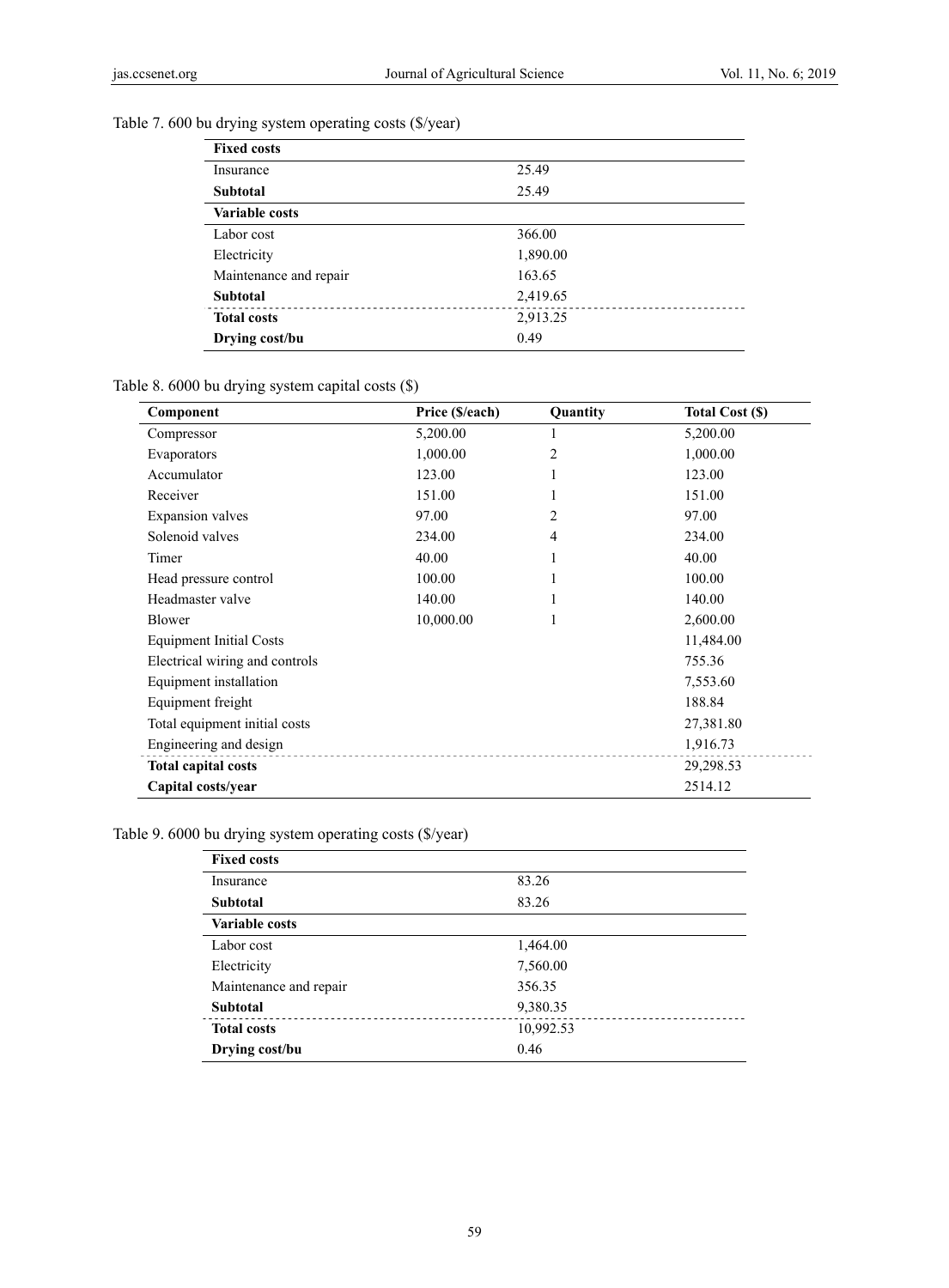

Figure 8. Annual total drying cost according to drying capacity

The drying cost for drying one bushel of corn was calculated by divided the annual drying cost by whole corn dried per year. The drying cost was reported as 0.62 USD per bushel, 0.49 USD per bushel, 0.46 USD per bushel for small (60 bu/batch), medium (600 bu/batch), large (6000 bu/batch) respectively. From Figure 9, it was clear to observe that the drying cost for drying one bushel of corn decreases while the drying capacity increases. The relationship among the three scales fit the power decrease well with the R-square value equal to 0.8913 The reason caused the R-square value difference was because the energy cost for one bushel of corn was similar for each scale due to the energy consumption for one bushel of corn was assumed as 3 kW-h, and the capital cost per bushel of corn dried was very close to medium and large scale.



Figure 9. Unit drying cost according to drying capacity

To compare the drying cost for the present drying system with other drying systems, the beginning moisture of grain was set as 28%, the ending moisture of grain was 15%. The grain elevator drying cost was 0.0425 USD per point per bushel (West Central, 2016). If the corn was dried from 28% moisture content to 13% moisture content the drying cost for one bushel of corn was computed as 0.553 USD per bushel, which was lower than small scale drying cost and much higher than medium and large-scale drying system. The result indicates that the three scale of present drying system could save money compare to other drying systems under similar drying conditions.

#### **4. Conclusions**

Based on the TEA and LCA results, both total annual environmental impacts and the total annual cost was increased while the system scale expanded. Based on the LCA, the GHG emission for this low temperature drying system was higher than most of others off-farm and on-farm drying methods since the electricity used for drying grain was assumed to be come from the local coal plant. Although the GHG emission was very high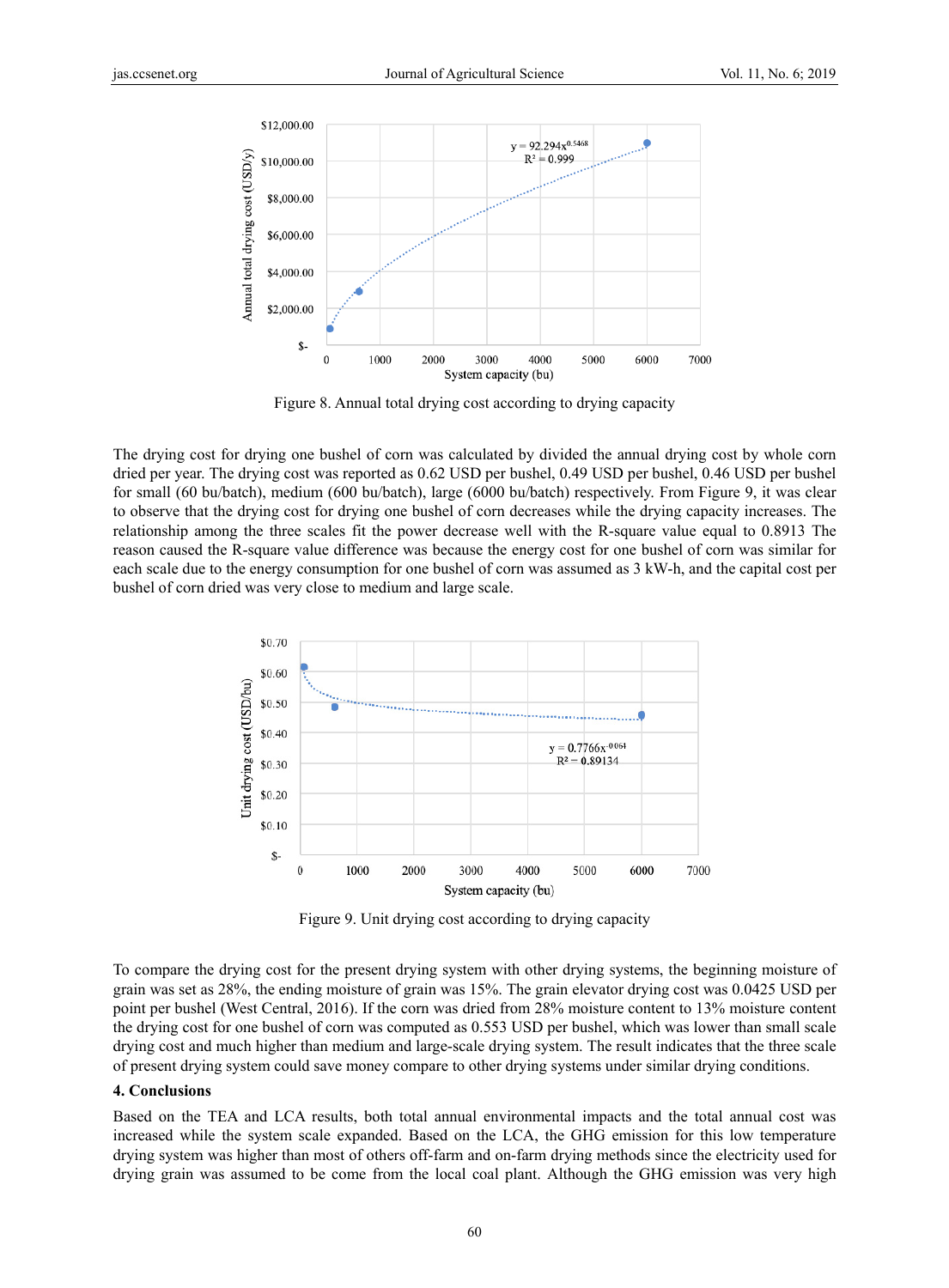under certain situation, the greenhouse gas emission could be improved by using cleaner electricity like wind power electricity or hydropower electricity. The unit cost of drying corn was decreased as the operation system scale expanded. The result indicated that the large scale system had lower operational cost compared with other on-farm drying methods; the medium scale and the large scale low temperature closed-cycle drying system was cheaper.

#### **References**

- Beedie, M. (1995). Faxing new quality challenges: environment protection. *Process Engineering, 76*(10), s13-s14.
- Bern, C. J. (1998). Preserving the Iowa corn crop: Energy use and CO<sub>2</sub> release. *Applied Engineering in Agriculture, 14*(3), 293-299.
- Brooker, D. B., Bakker-Arkema, F. W., & Hall, C. W., (1992). Drying and storage of grains and oilseeds. *Springer Science & Business Media.*
- EIA (Energy Information Agency). (2016). *Electric Power Monthly*. Retrieved from https://www.eia.gov/ electricity/monthly
- Gene, C. S., & Olver, E. F. (1967). Temperature gradients in drying grain. *Transactions of the ASAE, 10*(2), 152-153.
- Gunasekaran, S., & Thompson, T. L. (1986). Optimal energy management in grain drying. *Critical Reviews in Food Science & Nutrition, 25*(1), 1-48.
- Hellevang, K. J., & Reff, T. (1987). *Calculating grain drying cost* (AE-923). NDSU Extension Service, North Dakota State University.
- Hunt, R. G., Franklin, W. E., & Hunt, R. G. (1996). LCA—How it came about. *The International Journal of Life Cycle Assessment, 1*(1), 4-7.
- Kenyon, D. E., & Shove, G. C. (1969). *Cyclic drying with hot and cold air* (ASABE Paper No. 69333). St. Joseph, Mich.: ASABE.
- Ma, M., & Rosentrater, K. A. (2019). Assessment of a low temperature closed-cycle grain drying system. *Journal of Food Research, 8*(2), 1-10.
- Morrison, D. W. (1979). *Energy management in grain drying. Grain Drying and Energy Management Workshops, University of Illinois, Urbana*. Champaign, Urbana, IL.
- Peterson, W. H. (1979). *Efficient crop drying*. South Dakota Cooperative Extension Information, U.S. Department of Agriculture, South Dakota State University, Brookings, SD.
- Plastina, A., & Erwin, J. (2016). *2016 Iowa Farm Custom Rate Survey*. Ag Decision Maker. Retrieved from https://blogs.extension.iastate.edu/agdm
- Sadaka, S. (2014). *Selection, performance and maintenance of grain bin fans*. Cooperative Extension Service, University of Arkansas.
- Shove, G. C. (1953). *A laboratory investigation of the adaptability of the heat pump to batch drying of shelled corn* (Unpublished MS thesis, Kansas State University, Manhattan).
- Shove, G. C. (1970). Potential energy use in low-temperature grain conditioning. *Transactions of the ASAE, 13*(1), 58-60.
- Spath, P. L., & Mann, M. K. (2002). *Environmental Aspects of Producing Electricity from a Coal-Fired Power Generation System-A Life Cycle Assessment*. National Renewable Energy Laboratory, Golden, CO.
- Spath, P. L., Mann, M. K., & Kerr, D. R. (1999). *Life cycle assessment of coal-fired power production*. NREL Life Cycle Assessment. National Renewable Energy Laboratory, Golden, CO.
- Stocker, T. F., Qin, D., Plattner, G. K., Tignor, M., Allen, S. K., Boschung, J., Midgley, B. M. (2013). *IPCC, 2013: Climate change 2013: The physical science basis*. Contribution of working group I to the fifth assessment report of the intergovernmental panel on climate change. Retrieved from https://www.ipcc.ch/ report/ar5/wg1
- USDA-NASS. (2011). *Usual planting and harvesting dates for US field crops*. Retrieved from https://usda.library.cornell.edu
- Warchalewski, J. R., Pradzynska, A., Gralik, J., & Nawrot, J. (2000). The effect of gamma and microwave